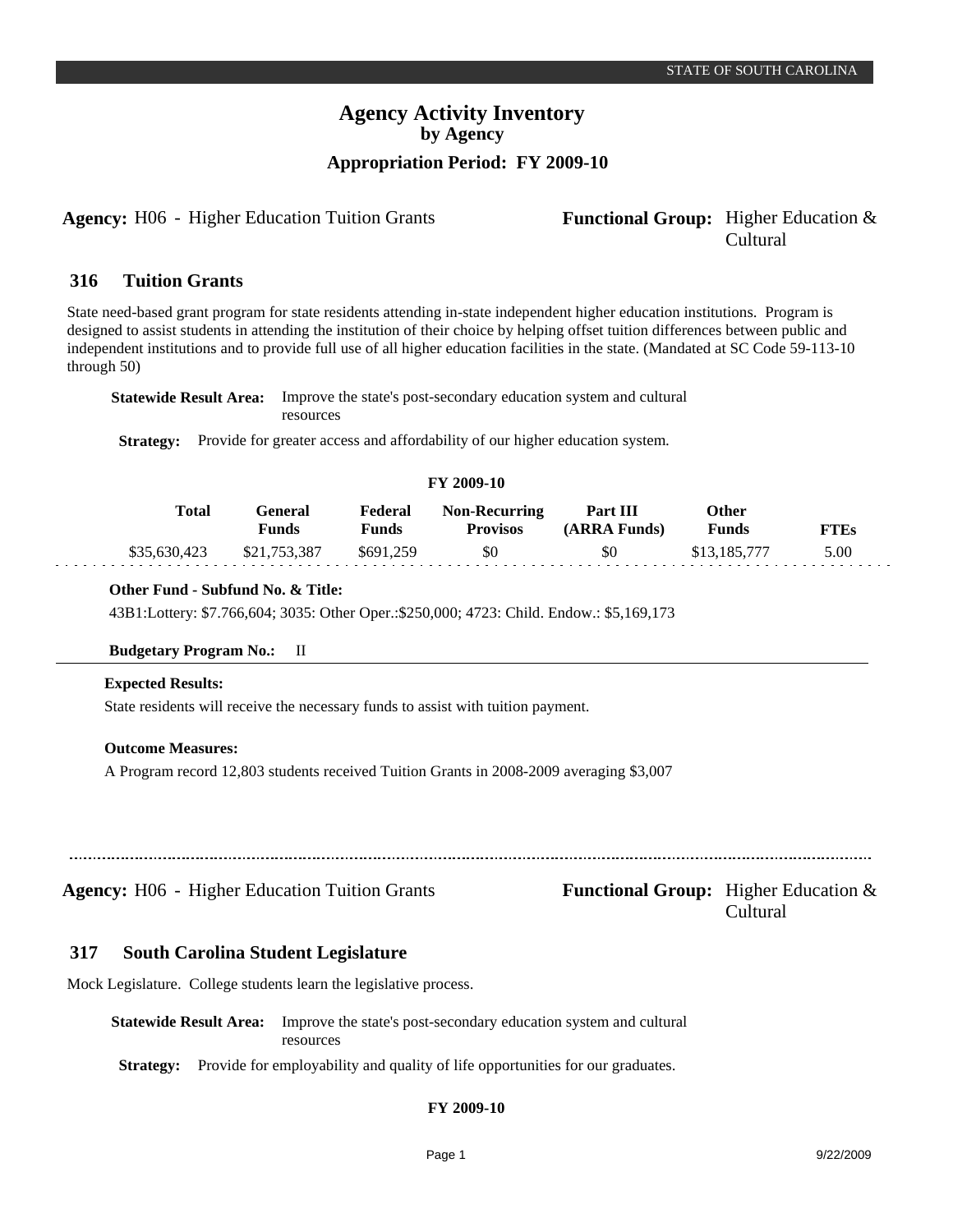### **Agency Activity Inventory by Agency**

### **Appropriation Period: FY 2009-10**

|     | <b>Total</b>                                                              | <b>General</b><br><b>Funds</b> | Federal<br><b>Funds</b> | <b>Non-Recurring</b><br><b>Provisos</b> | Part III<br>(ARRA Funds)                       | <b>Other</b><br><b>Funds</b> | <b>FTEs</b> |
|-----|---------------------------------------------------------------------------|--------------------------------|-------------------------|-----------------------------------------|------------------------------------------------|------------------------------|-------------|
|     | \$0                                                                       | \$0                            | \$0                     | \$0                                     | \$0                                            | \$0                          | 0.00        |
|     | Other Fund - Subfund No. & Title:                                         |                                |                         |                                         |                                                |                              |             |
|     | <b>NA</b>                                                                 |                                |                         |                                         |                                                |                              |             |
|     | <b>Budgetary Program No.:</b> I.                                          |                                |                         |                                         |                                                |                              |             |
|     | <b>Expected Results:</b>                                                  |                                |                         |                                         |                                                |                              |             |
|     | Students learn the state legislative process.                             |                                |                         |                                         |                                                |                              |             |
|     | <b>Outcome Measures:</b>                                                  |                                |                         |                                         |                                                |                              |             |
|     | \$25,000 annual funding eliminated in 2008-2009.                          |                                |                         |                                         |                                                |                              |             |
|     | Program was not funded by the General Assembly in 2008-2009 or 2009-2010. |                                |                         |                                         |                                                |                              |             |
|     | <b>Agency:</b> H06 - Higher Education Tuition Grants                      |                                |                         |                                         | <b>Functional Group:</b> Higher Education $\&$ | Cultural                     |             |
| 318 | <b>Administration</b>                                                     |                                |                         |                                         |                                                |                              |             |

### This function provides executive leadership, support, policy development and review, financial services, facilities management, personnel services, communications, interagency billing, debt service, and other related administrative services.

**Statewide Result Area:** Improve the state's post-secondary education system and cultural resources

**Strategy:** Administration

| <b>FY 2009-10</b> |           |                  |                  |                                  |                          |                |             |
|-------------------|-----------|------------------|------------------|----------------------------------|--------------------------|----------------|-------------|
|                   | Total     | General<br>Funds | Federal<br>Funds | Non-Recurring<br><b>Provisos</b> | Part III<br>(ARRA Funds) | Other<br>Funds | <b>FTEs</b> |
|                   | \$322,760 | \$322,760        | \$0              | \$0                              | \$0                      | \$0            | 0.00        |

**Other Fund - Subfund No. & Title:**

NA

### **Budgetary Program No.:** I.

#### **Expected Results:**

All FTE's will provide full support of the Tuition Grants Program and administrative oversight of the state appropriations expended by the South Carolina Student Legislature.

### **Outcome Measures:**

Administrative costs in 2008-09 were less than 9/10 of 1%, meaning that over 99.1% of program funds were awarded to eligible students in the form of grants to assist them with the payment of their college tuition.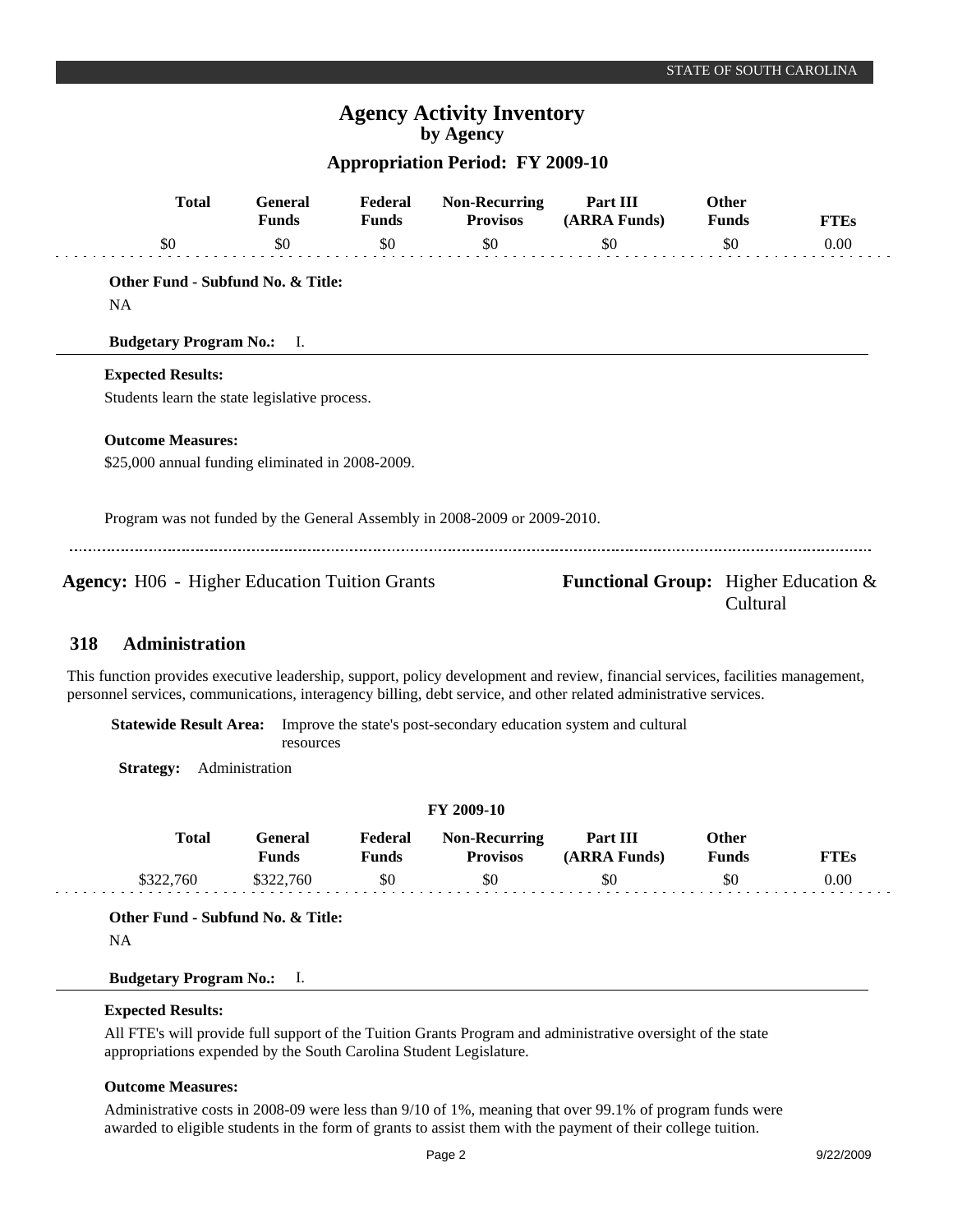# **Agency Activity Inventory by Agency Appropriation Period: FY 2009-10**

| <b>Agency:</b> H06 - Higher Education Tuition Grants |              |                                                  |                         | <b>Functional Group:</b> Higher Education $\&$ | Cultural                                                         |                       |             |
|------------------------------------------------------|--------------|--------------------------------------------------|-------------------------|------------------------------------------------|------------------------------------------------------------------|-----------------------|-------------|
| 9998                                                 |              | 4.04% Mid-Year Reduction                         |                         |                                                |                                                                  |                       |             |
| 4.04% Mid-Year Reduction                             |              |                                                  |                         |                                                |                                                                  |                       |             |
| <b>Statewide Result Area:</b><br><b>Strategy:</b>    |              | resources<br>FY 2009-10 4.04% Mid-Year Reduction |                         |                                                | Improve the state's post-secondary education system and cultural |                       |             |
|                                                      |              |                                                  |                         | FY 2009-10                                     |                                                                  |                       |             |
|                                                      | <b>Total</b> | <b>General</b><br><b>Funds</b>                   | Federal<br><b>Funds</b> | <b>Non-Recurring</b><br><b>Provisos</b>        | Part III<br>(ARRA Funds)                                         | Other<br><b>Funds</b> | <b>FTEs</b> |
| (\$12,350)                                           |              | (\$12,350)                                       | \$0                     | \$0                                            | \$0                                                              | \$0                   | 0.00        |
|                                                      |              | Other Fund - Subfund No. & Title:                |                         |                                                |                                                                  |                       |             |
| <b>NA</b>                                            |              |                                                  |                         |                                                |                                                                  |                       |             |
| <b>Budgetary Program No.:</b>                        |              | <b>NA</b>                                        |                         |                                                |                                                                  |                       |             |
| <b>Expected Results:</b>                             |              |                                                  |                         |                                                |                                                                  |                       |             |
| <b>NA</b>                                            |              |                                                  |                         |                                                |                                                                  |                       |             |
| <b>Outcome Measures:</b>                             |              |                                                  |                         |                                                |                                                                  |                       |             |
| <b>NA</b>                                            |              |                                                  |                         |                                                |                                                                  |                       |             |
|                                                      |              |                                                  |                         |                                                |                                                                  |                       |             |